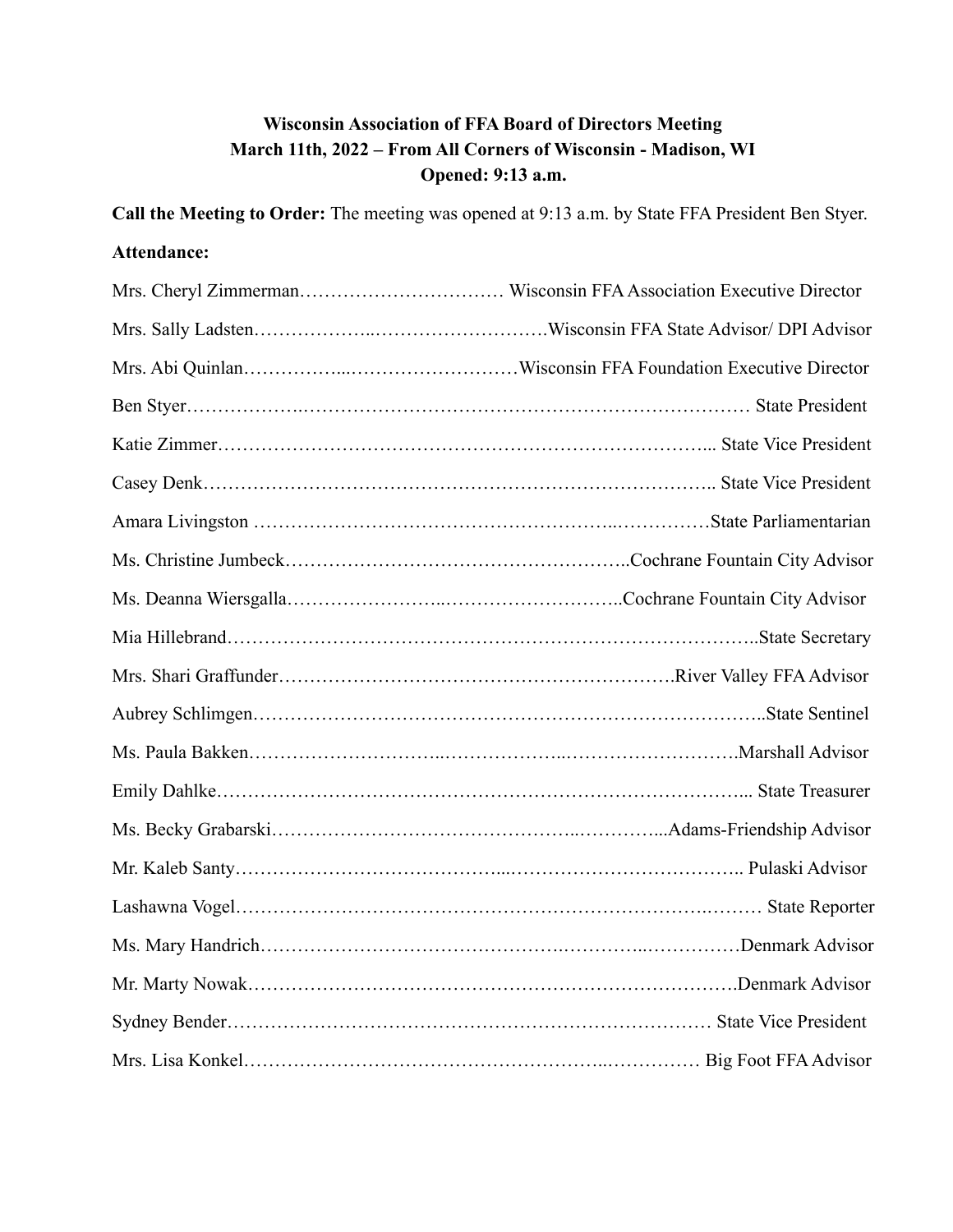#### **Purpose of Meeting**

We received reports on behalf of the Wisconsin State FFA Executive Director, Mrs. Zimmerman, State Advisor reports by Mrs. Ladsten, Mrs. Quinlan from Wisconsin FFA Foundation, Mrs. Steinbach on behalf of the Wisconsin FFAAlumni & Supporters, and Mrs. Hartman-Bruenig on behalf of WAAE. Mrs. Zimmerman led a discussion about questions on the year to come for the future of Wisconsin. We plan to further discuss awards, State Convention, State Officers Committee Reports, and proposals.

#### **Review of Past Months:**

February minutes passed by Aubrey Schlimgen and was seconded by Casey Denk. Motion passed. State FFA Officers shared their favorite part of their year. Advisors reviewed updates on assigned Section of State FFA degrees and their progress. We received 34 State Star Applications. We also received 73 Band and 75 chorus applications. We had received 130 American Applications and 11 Star applications.

#### **Plan for What Is to Come:**

The tractor driving contest at Farm Tech Days will continue. Edge, Mission, and Impact Conferences will be held on March 18th and 19th with enrolled 511 members for Friday and 138 enrolled for Saturday attendance. Washington D.C. Scholarship results have been announced. Career Development Events are well underway with preliminaries and contests in late March and early April.

#### Board Updates:

Mrs. Ladsten has been working with DPI working with a state-wide Agriculture Education pathway. She discussed having a meat science and having a grant for education.

Mrs. Quinlan had spoken on behalf of the Give FFA Day and her goal is to reach \$50,000 in the coming years. An alternative event for North East Wisconsin will be hosting a "Day on the Farm" that could be similar to a Food for America event and dairy breakfast combined together for a foundation fundraiser. Jeff Hicken's endowment fund had created a car sticker with the fundraiser. Board had discussed future goals to expand the future of the Wisconsin FFA Foundation.

Wisconsin FFAAlumni raised \$30,000 from the raffle. Alumni are working towards getting grants for local chapters. Wisconsin FFAAlumni have benefits in regards to the Forever Blue Network with being a part of the Alumni membership. Wisconsin Alumni sponsored our Live Stream at State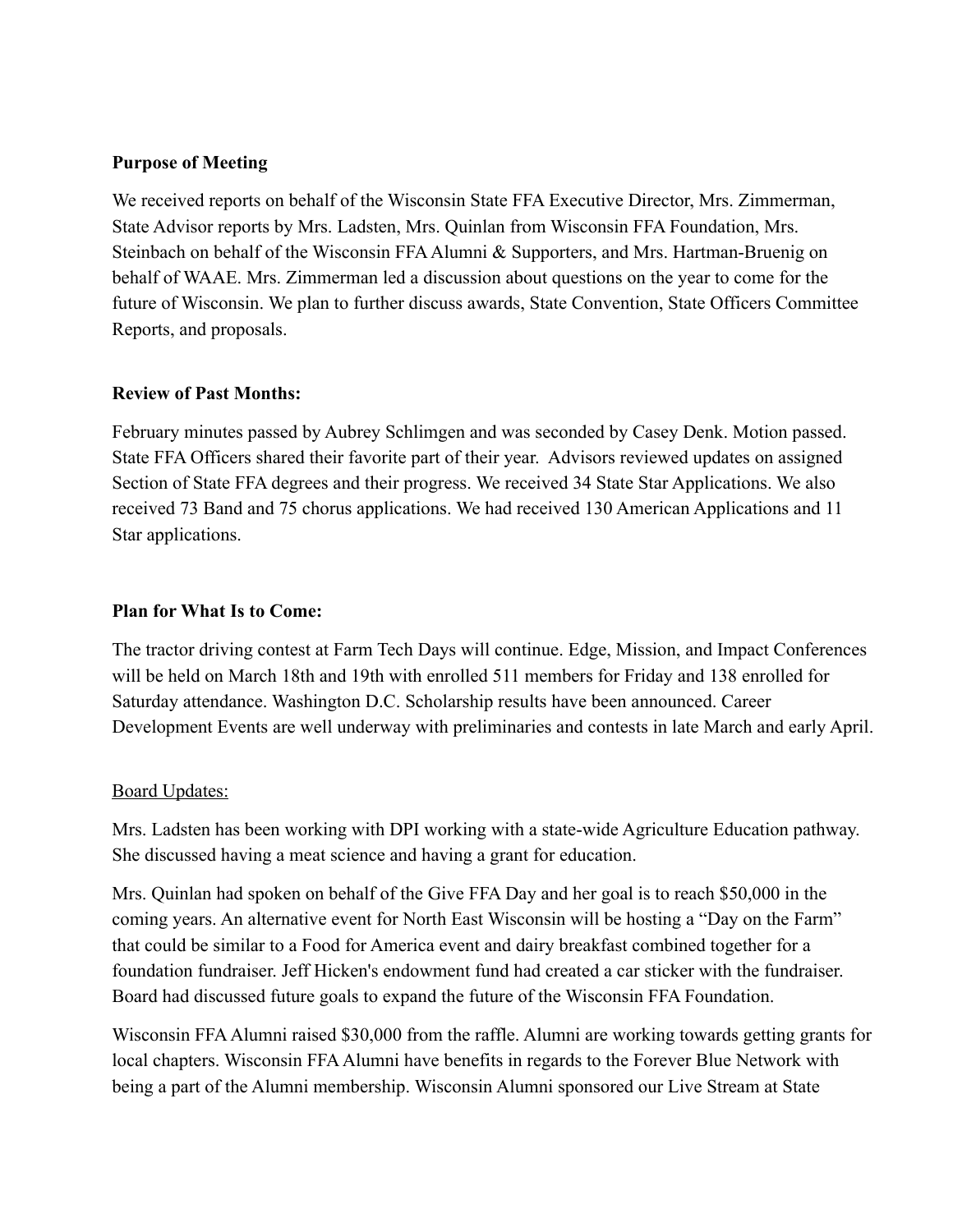Convention, workshops, proficiency areas, recognized alumni members and were able to sponsor students to go to the Washington Leadership Workshop. Alumni also voted in new area representatives for sectional areas. Please feel free to contact them with any questions or information.

The Wisconsin Agriculture Association Education Board had discussed their PDC conference. The National Policy Seminar will be attended by Mrs. Breunig to speak on behalf of Agriculture Education. WAAE is looking to connect educators to attend the Alumni Convention. 254 members are currently a part of the WAAE.

## State FFA Committees:

Amara Livingston, State Parliamentarian, had proposed new amendments to the Wisconsin State Policies/Constitution/Bylaws in Article V, Article VII, Article VIII, and Article XII of the Wisconsin Association of FFA Constitution to be brought upon delegates at the State FFA Convention. The motion was seconded by Aburery Schlimgen. Second amendment Articles I & IV of the Policy Handbook. Katie Zimmer seconded the motion. Aubrey Schlimgen moved to amend Sectional Leadership workshops to Fall Leadership workshops. Sydney Bender second motion. Motion passed. Only the constitutional amendment will be brought in front of delegates at the State FFA convention. The National FFA Board of Directors is considering a Constitutional change that members can be involved in the FFA organization through the "State-approved Agriculture Education program" to be moved by delegates at this upcoming National Convention.

Emily Dahlke, State Treasurer, and Mrs. Ladsten had discussed the Finance Committee and are working towards cleaning the budget up for a clearer statement. Lashawna Vogel moved to approve the budget report and Sydney had seconded the motion. Motioned had passed.

Sydney Bender and Mia Hillebrand had discussed goals of reaching 21,000 members and the goal of reaching and advocating for agriculture education. 21,273 members enrolled in 2019-2020. We tentatively have 22,173 members in Wisconsin FFA. Kaite Zimmer had seconded the motion of the Marketing and Membership Committee. Motion passed.

Aubrey Schlimgen, State Sentinel, Awards, and Programs Committee had discussed Fall Leadership Workshop spirit awards, Honorary Degree recipients, and many more found in the committee reports. Emily Dahlke had seconded the report. Motion passed.

Lawshawna Vogel, the State Reporter, led the Media and Public Relations committee. She discussed the newly established travel blogs promotion over social media, President's Instagram and Facebook accounts, and had established an account on the Tik Tok platform. Aubrey Schlimgen had seconded the report. Motion passed.

Katie Zimmer, Vice President, led the service committee and shared State Officers donated canned goods towards Marshfield Rotary Lights, #TheTimeIsNow community service projects, and working on the Gift of the Blue project with 10 jackets to be given to members. Discussion of Day of Service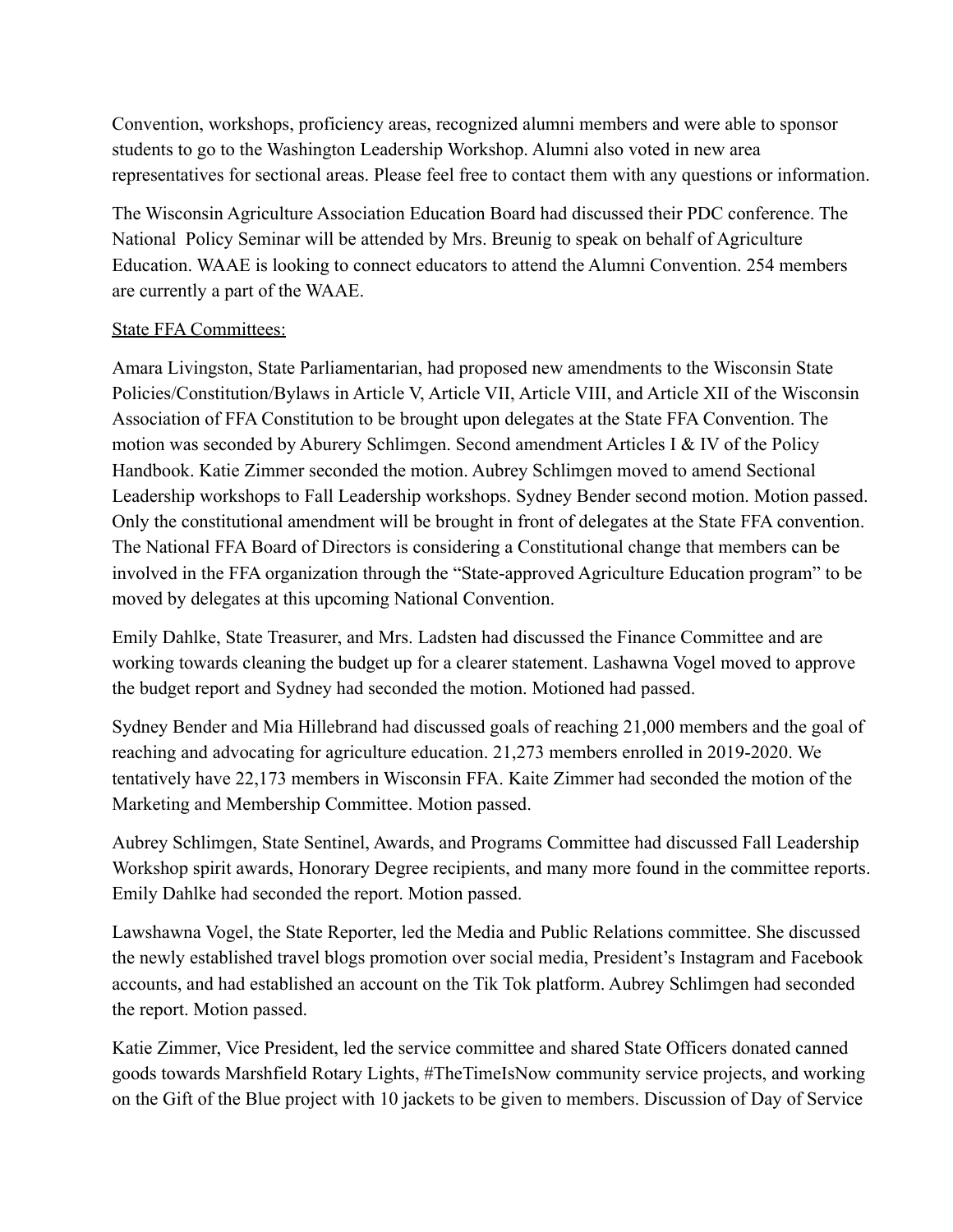at State FFA Convention in regards to food boxes, book drives, or dog toys. Jag Lake renovation with State Officer team and Wisconsin FFA Members. Service projects included in Wisconsin FFA Conferences. Sydney Bender had seconded the motion. Motion passed.

Casey Denk, Vice President, and Ben Styer, President, led the Partners committee; they have attended Foundation Board Meetings, followed along with Foundation strategic planning, and worked with Sponsor Engagement. They are currently working with sponsors to have Spring Visits. Lashawna Vogel seconded the motion. Motion passed.

#### Unfinished Business:

Sectional Speaking Contest, no points shall be taken off if students do or do not shake judges' hands. We are working on electronic submissions for State Convention without worrying about lost or late submissions.

Honored Adults and Hall of Fame nominations had been discussed in the previous meetings to brainstorm nominations. Board has come up with a list of Honored Adults and Hall of Fame Nominations.

#### **Honored Adults Nominations:**

Pam Allen Rick Henningfeld Adam Wehling Wally Taylor Audrey Fischer John Hromyak Jen Bradley

## **Hall of Fame Nominations:**

Ken & Vicki Harter Kevin Whalen Mark Zimmerman Jeff Hicken Terry Bernick Cheryl Steinbach

#### New Business:

Elkhorn FFA Chapter had proposed State Officer Scholarships to be approved by the Wisconsin Association of FFA Board to be approved by Wisconsin FFA Foundation Board. Mia Hillebrand accepted and moved the Elkhorn FFA Chapter proposal for State Officer Scholarships and a second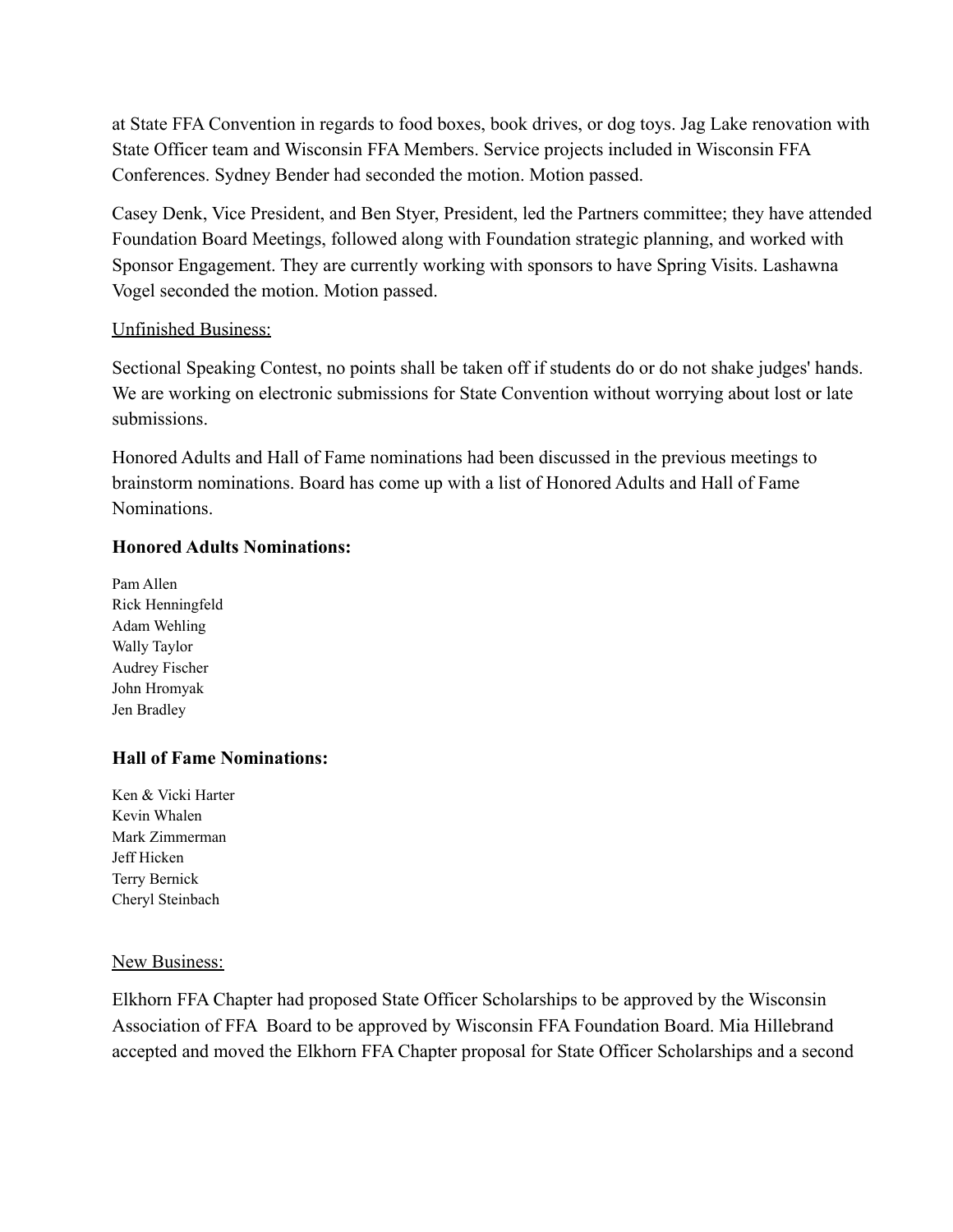by Aubrey Schlimgen. Motion passed unanimously to the Wisconsin Foundation Board to be further discussed.

State Officer Election Process had been brought to the attention of the Wisconsin FFA Board for the 2022 State Convention. Amara Livingston, Parliamentarian, the initial portion of stated proposal change of Article X of Section B. Seconded by Katie Zimmer. Amara hopes to approve Article 5 parts A, B, C, and D move to approve Aubrey Schlimgen Second. Motion Passed. Amara Livingston amended B2 to change "two" to "multiple" Aubrey Schlimgen Seconded the motion. Motion passed. Amara Livingston amends "overall" with "Nominating Committee" Aubrey Schlimgen seconds motion. Motion passed. Approval of amendments of A-D of Article 5 State Officer information. Motion passed. Amara Livingston eliminated ABC into 2 and September 1 to be struck. Katie Zimmer seconds motion. The division has been called and the motion fails.

Amara Livingston, Parliamentarian, has another proposal of creating a task force for the State FFA Officer election process and conducting research on a structural change for Sectional State Officers. Katie Zimmer seconded the motion. Motion passed.

## 2022 State FFA Convention

Amberley Snyder, Eric Mckenveey, or Chris Koch for State Convention Keynote speaker by Aubrey Schlimgen and Katie Zimmer. Motioned passed. Sam L. Smith Band was our first choice and Al Schnieder, hypnotist, as our second choice for our entertainment moved by Katie and seconded by Sydney Bender. Motion passed.

The reflections committee is Amara Livingston, Emily Dahlke, Casey Denk, and Sydney Bender. Leading Entertainment Night Aubrey Schlimgen, Mia Hillebrand, and Emily Dahlke. Send ideas to Mrs. Quinland for Convention Expo. Talent Competition full speed in-person. Convention Tours tentative. Convention branding, T-shirts, logos, programs, and buttons coming. Decorations - theme items, state decorations, plants are being pursued with Emily Dahlke and Sydney Bender, and Mrs. Crook. Courtesy Corps and seating are being prepared by Aubrey Schlimgen.

The school Administrator's attendance and School Officials' Program is being determined by State Staff. We are planning to invite Mr. Stump, Jackie Rosenbush Wisconsin Fairest of the Fair, Wisconsin Governor, State Superintendent of Public Instruction, State Secretary of the Department of Agriculture, Trade, and Consumer Protection, and Alice in Dairyland. If Wisconsin FFAAlumni approves, we would like to live stream State Convention again.